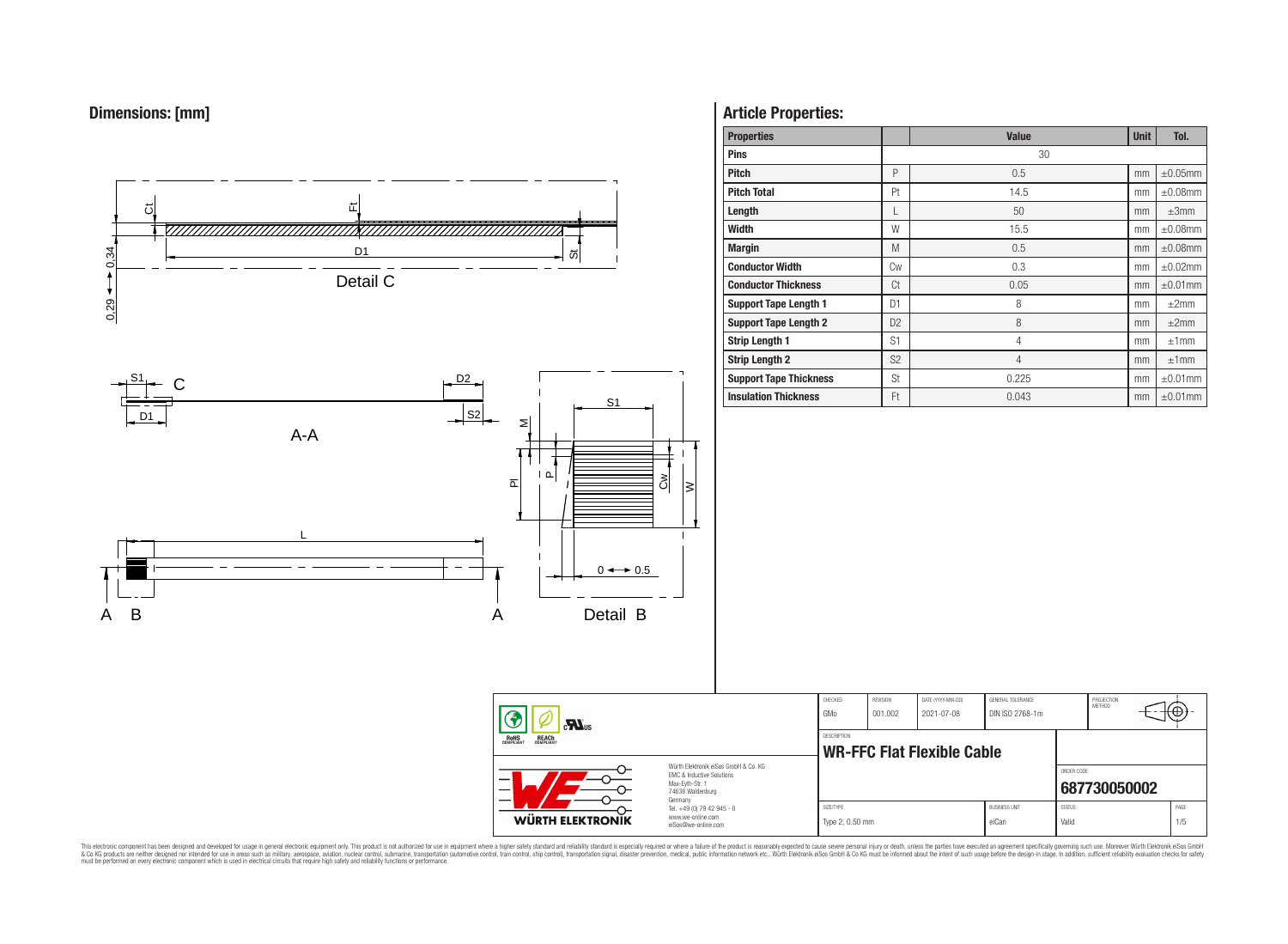# **Kind Properties:**

| --------- | nr<br>∵ycıes<br><b>IVIES LITTLE</b><br>◡ |
|-----------|------------------------------------------|

# **Material Properties:**

| <b>Insulator Material</b> | PET (White) |
|---------------------------|-------------|
| <b>Tape Material</b>      | PET (Blue)  |
| Contact Material          | Copper      |
| <b>Contact Plating</b>    | Tin         |

# **General Information:**

| Operating Temperature                   | -30 up to $+105\text{ °C}$ |
|-----------------------------------------|----------------------------|
| <b>Heat Resistance</b>                  | 110 °C x 96 HRS            |
| <b>Flammability Rating according to</b> | UL SUB.758                 |
| <b>Moisture Resistance</b>              | 40 °C. 95 % RH x 96 HRS    |

# **Electrical Properties:**

| <b>Properties</b>            |           | <b>Test conditions</b> | <b>Value</b>    | <b>Unit</b> | Tol. |
|------------------------------|-----------|------------------------|-----------------|-------------|------|
| <b>Rated Current</b>         | ΙR        |                        | 0.5             | А           | max. |
| <b>Working Voltage</b>       |           |                        | 60              |             |      |
| <b>Insulation Resistance</b> | $R_{ISO}$ | 500 V (DC)             | 1000            | $M\Omega/m$ | min. |
| <b>Withstanding Voltage</b>  |           | min No Breakdown       | 500             | V(AC)       |      |
| <b>Conductor Resistance</b>  | R         |                        | $\mathsf{I}$ .4 | 0/m         | max. |
| <b>Contact Resistance</b>    | R         |                        | 20              | mΩ          | max. |

# **Mechanical Properties:**

| <b>Properties</b>              | <b>Test conditions</b> | <b>Value</b> | <b>Unit</b>   | Tol. |
|--------------------------------|------------------------|--------------|---------------|------|
| <b>Elongation of Insulator</b> |                        | 60           | $\frac{0}{0}$ | min. |
| <b>Tensile strength</b>        |                        | 35           | $N/mm^2$      | min. |
| <b>Flexing test</b>            | $180^\circ$            | 20           | Times         | min. |
| <b>Abrasion</b>                |                        | 10000        | Times         | min. |

# **Certification:**

| <b>RoHS Approval</b>  | Compliant [2011/65/EU&2015/863]     |
|-----------------------|-------------------------------------|
| <b>REACh Approval</b> | Conform or declared [(EC)1907/2006] |
| cULus Approval        | E328849                             |

| <b>Packaging Properties:</b> |     |
|------------------------------|-----|
| Packaging                    | Bag |

| $\mathbf{M}$ us                                                                                                          |                                                                                   | CHECKED<br>GMo                                          | REVISION<br>001.002 | DATE (YYYY-MM-DD)<br>2021-07-08 | GENERAL TOLERANCE<br>DIN ISO 2768-1m |                        | PROJECTION<br>METHOD | ⊣t⊕∗⊤       |
|--------------------------------------------------------------------------------------------------------------------------|-----------------------------------------------------------------------------------|---------------------------------------------------------|---------------------|---------------------------------|--------------------------------------|------------------------|----------------------|-------------|
| <b>REACH</b><br><b>ROHS</b><br>COMPLIANT                                                                                 |                                                                                   | <b>DESCRIPTION</b><br><b>WR-FFC Flat Flexible Cable</b> |                     |                                 |                                      |                        |                      |             |
| Würth Elektronik eiSos GmbH & Co. KG<br><b>EMC &amp; Inductive Solutions</b><br>Max-Evth-Str. 1<br>_<br>74638 Waldenburg |                                                                                   |                                                         |                     |                                 |                                      | ORDER CODE             | 687730050002         |             |
| <b>WÜRTH ELEKTRONIK</b>                                                                                                  | Germany<br>Tel. +49 (0) 79 42 945 - 0<br>www.we-online.com<br>eiSos@we-online.com | SIZE/TYPE<br>Type 2, 0.50 mm                            |                     |                                 | <b>BUSINESS UNIT</b><br>eiCan        | <b>STATUS</b><br>Valid |                      | PAGE<br>2/5 |

This electronic component has been designed and developed for usage in general electronic equipment only. This product is not authorized for subserved requipment where a higher selection equipment where a higher selection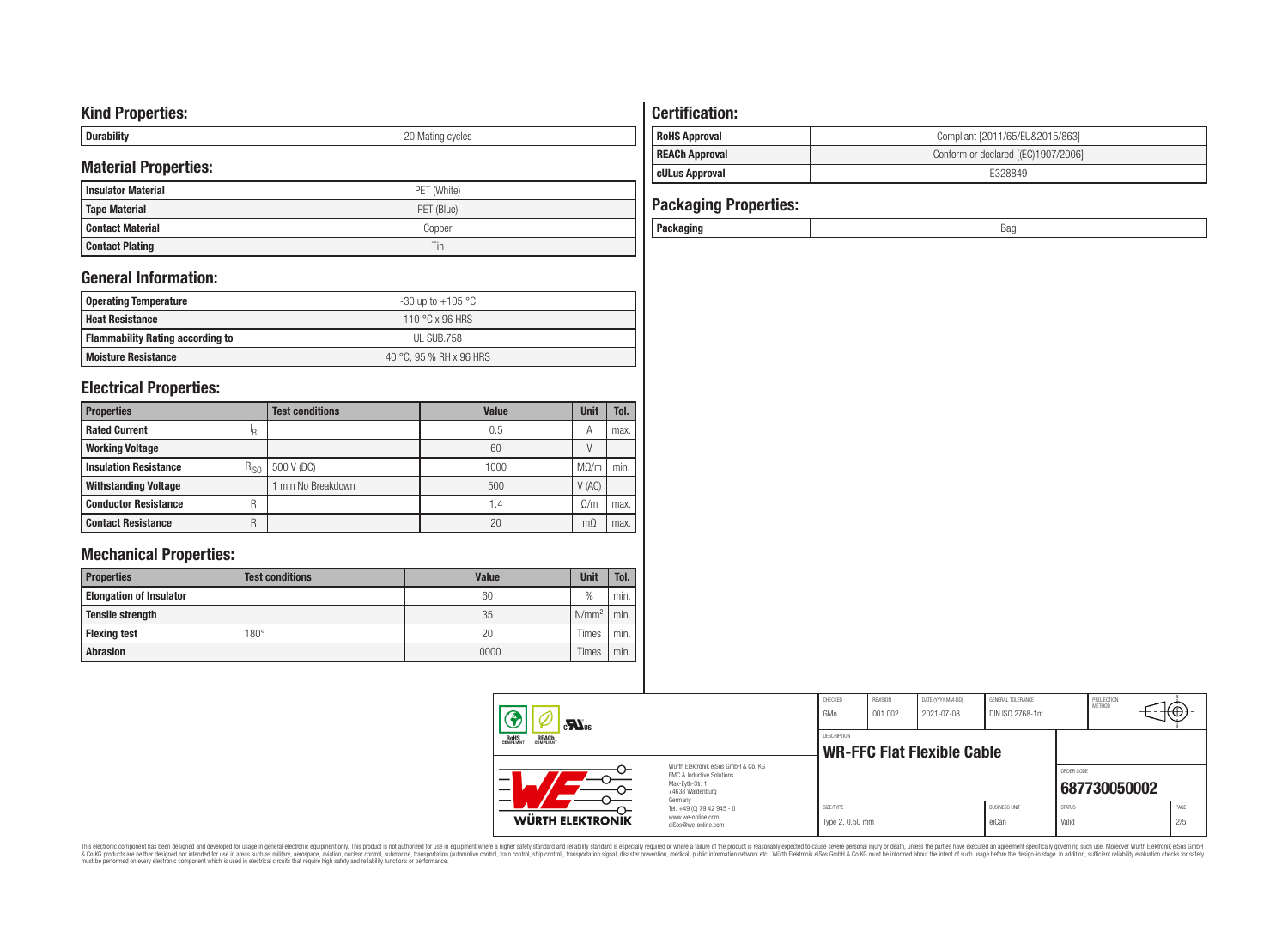

 $\equiv$ 

| <b>WÜRTH ELEKTRONIK</b>                    | www.we-online.com<br>eiSos@we-online.com                                                                 | Type 2, 0.50 mm    |          |                                   | eiCan                | Valid         |                      | 3/5   |
|--------------------------------------------|----------------------------------------------------------------------------------------------------------|--------------------|----------|-----------------------------------|----------------------|---------------|----------------------|-------|
|                                            | Germany<br>Tel. +49 (0) 79 42 945 - 0                                                                    | SIZE/TYPE          |          |                                   | <b>BUSINESS UNIT</b> | <b>STATUS</b> |                      | PAGE  |
|                                            | Würth Elektronik eiSos GmbH & Co. KG<br>EMC & Inductive Solutions<br>Max-Evth-Str. 1<br>74638 Waldenburg |                    |          |                                   |                      | ORDER CODE    | 687730050002         |       |
| OHS<br>Pliant<br><b>REACH</b><br>COMPLIANT |                                                                                                          | <b>DESCRIPTION</b> |          | <b>WR-FFC Flat Flexible Cable</b> |                      |               |                      |       |
| Ð<br>$\mathbf{M}$ <sub>us</sub>            |                                                                                                          | GMo                | 001.002  | 2021-07-08                        | DIN ISO 2768-1m      |               |                      | ⊤t⊕}- |
|                                            |                                                                                                          | CHECKED            | REVISION | DATE (YYYY-MM-DD)                 | GENERAL TOLERANCE    |               | PROJECTION<br>METHOD |       |

This electronic component has been designed and developed for usage in general electronic equipment only. This product is not authorized for subserved requipment where a higher selection equipment where a higher selection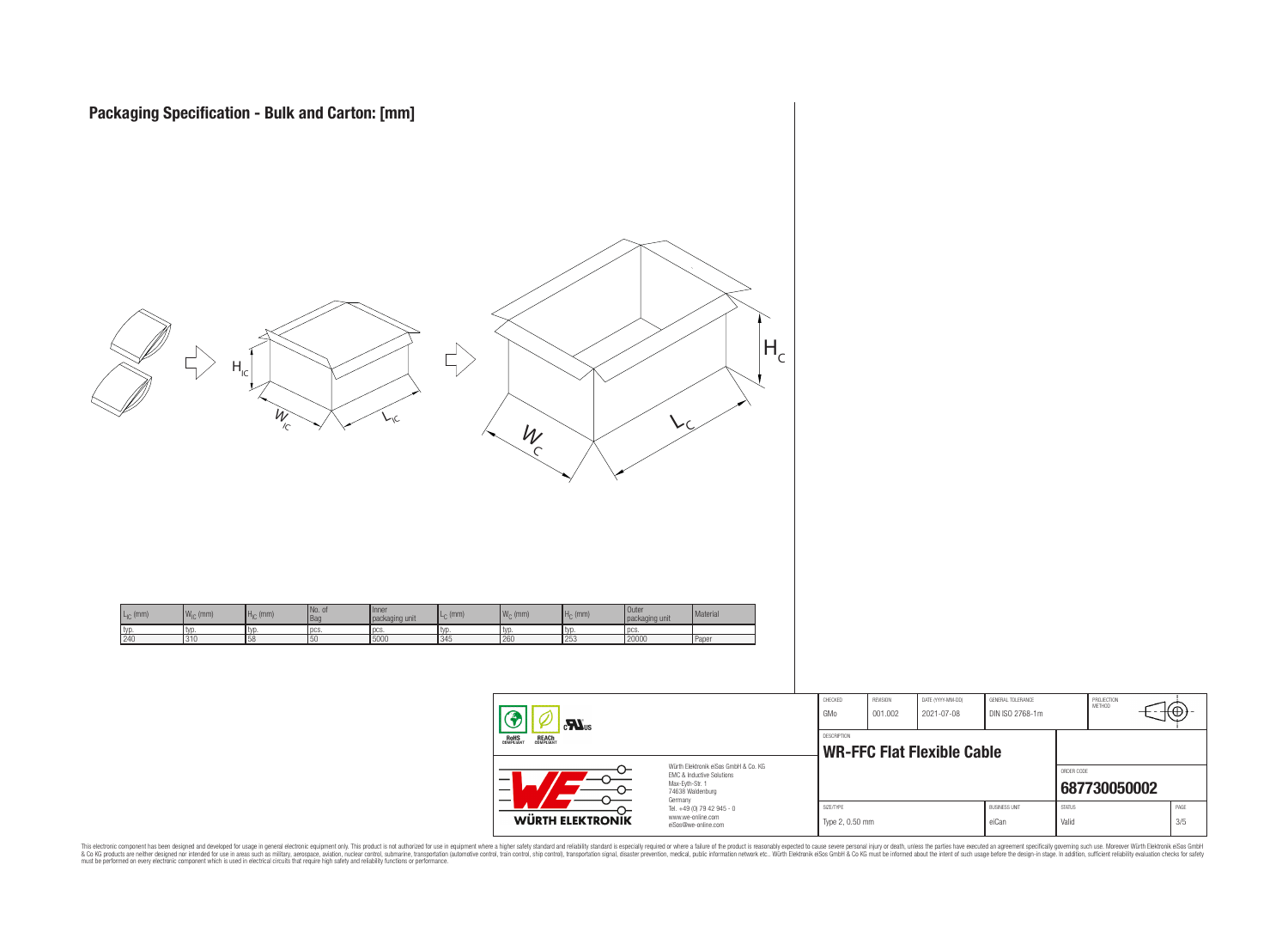# **Cautions and Warnings:**

# **The following conditions apply to all goods within the product series of the Connectors of Würth Elektronik eiSos GmbH & Co. KG:**

#### **General:**

- This mechanical component is designed and manufactured for use in general electronic equipment.
- Würth Elektronik must be asked for written approval (following the PPAP procedure) before incorporating the components into any equipment in fields such as military, aerospace, aviation, nuclear control, submarine, transportation (automotive control, train control, ship control), transportation signal, disaster prevention, medical, public information network, etc. where higher safety and reliability are especially required and/or if there is the possibility of direct damage or human injury.
- Mechanical components that will be used in safety-critical or high-reliability applications, should be pre-evaluated by the customer.
- The mechanical component is designed and manufactured to be used within the datasheet specified values. If the usage and operation conditions specified in the datasheet are not met, the component may be damaged or dissolved.
- Do not drop or impact the components, the component may be damaged.
- Prevent any damage or scratches on the component, especially on the actuator.
- Direct mechanical impact to the product shall be prevented (e.g overlapping of the PCB's).
- Würth Elektronik products are qualified according to international standards, which are listed in each product reliability report. Würth Elektronik does not warrant any customer qualified product characteristics beyond Würth Elektroniks' specifications, for its validity and sustainability over time.
- The responsibility for the applicability of the customer specific products and use in a particular customer design is always within the authority of the customer. All technical specifications for standard products do also apply to customer specific products.
- The mechanical component is designed to be used along with Würth Elektronik counterparts and tools. Würth Elektronik cannot ensure the reliability of these components while being used with other products.

#### **Product Specific:**

#### **Soldering:**

- The solder profile must comply with the technical product specifications. All other profiles will void the warranty.
- All other soldering methods are at the customers' own risk.

#### **Cleaning and Washing:**

- Washing agents used during the production to clean the customer application might damage or change the characteristics of the component, body, pins and termination. Washing agents may have a negative effect on the long-term functionality of the product.
- Using a brush during the cleaning process may deform function relevant areas. Therefore, we do not recommend using a brush during the PCB cleaning process.

#### **Potting and Coating:**

• If the product is potted in the customer application, the potting material might shrink or expand during and after hardening. Shrinking could lead to an incomplete seal, allowing contaminants into the components. Expansion could damage the components. We recommend a manual inspection after potting or coating to avoid these effects.

#### **Storage Conditions:**

- A storage of Würth Elektronik products for longer than 12 months is not recommended. Within other effects, the terminals may suffer degradation, resulting in bad solderability. Therefore, all products shall be used within the period of 12 months based on the day of shipment.
- Do not expose the components to direct sunlight.
- The storage conditions in the original packaging are defined according to DIN EN 61760-2.
- The storage conditions stated in the original packaging apply to the storage time and not to the transportation time of the components.

#### **Packaging:**

• The packaging specifications apply only to purchase orders comprising whole packaging units. If the ordered quantity exceeds or is lower than the specified packaging unit, packaging in accordance with the packaging specifications cannot be ensured.

#### **Handling:**

- Do not repeatedly operate the component with excessive force. It may damage or deform the component resulting in malfunction.
- In the case a product requires particular handling precautions, in addition to the general recommendations mentioned here before, these will appear on the product datasheet
- The temperature rise of the component must be taken into consideration. The operating temperature is comprised of ambient temperature and temperature rise of the component.The operating temperature of the component shall not exceed the maximum temperature specified.

These cautions and warnings comply with the state of the scientific and technical knowledge and are believed to be accurate and reliable. However, no responsibility is assumed for inaccuracies or incompleteness.

| $\sum_{s}$<br><b>ROHS</b><br>COMPLIANT<br><b>REACH</b><br>COMPLIANT                                                           |                                                                        | CHECKED<br>GMo                                   | REVISION<br>001.002 | DATE (YYYY-MM-DD)<br>2021-07-08 | GENERAL TOLERANCE<br>DIN ISO 2768-1m |                        | PROJECTION<br>METHOD |  | ι₩          |
|-------------------------------------------------------------------------------------------------------------------------------|------------------------------------------------------------------------|--------------------------------------------------|---------------------|---------------------------------|--------------------------------------|------------------------|----------------------|--|-------------|
|                                                                                                                               |                                                                        | DESCRIPTION<br><b>WR-FFC Flat Flexible Cable</b> |                     |                                 |                                      |                        |                      |  |             |
| Würth Elektronik eiSos GmbH & Co. KG<br>EMC & Inductive Solutions<br>-<br>Max-Eyth-Str. 1<br>—<br>74638 Waldenburg<br>Germany |                                                                        |                                                  |                     |                                 |                                      | ORDER CODE             | 687730050002         |  |             |
| <b>WÜRTH ELEKTRONIK</b>                                                                                                       | Tel. +49 (0) 79 42 945 - 0<br>www.we-online.com<br>eiSos@we-online.com | SIZE/TYPE<br>Type 2, 0.50 mm                     |                     |                                 | <b>BUSINESS UNIT</b><br>eiCan        | <b>STATUS</b><br>Valid |                      |  | PAGE<br>4/5 |

This electronic component has been designed and developed for usage in general electronic equipment only. This product is not authorized for use in equipment where a higher safety standard and reliability standard si espec & Ook product a label and the membed of the seasuch as marked and as which such a membed and the such assume that income in the seasuch and the simulation and the such assume that include to the such a membed and the such